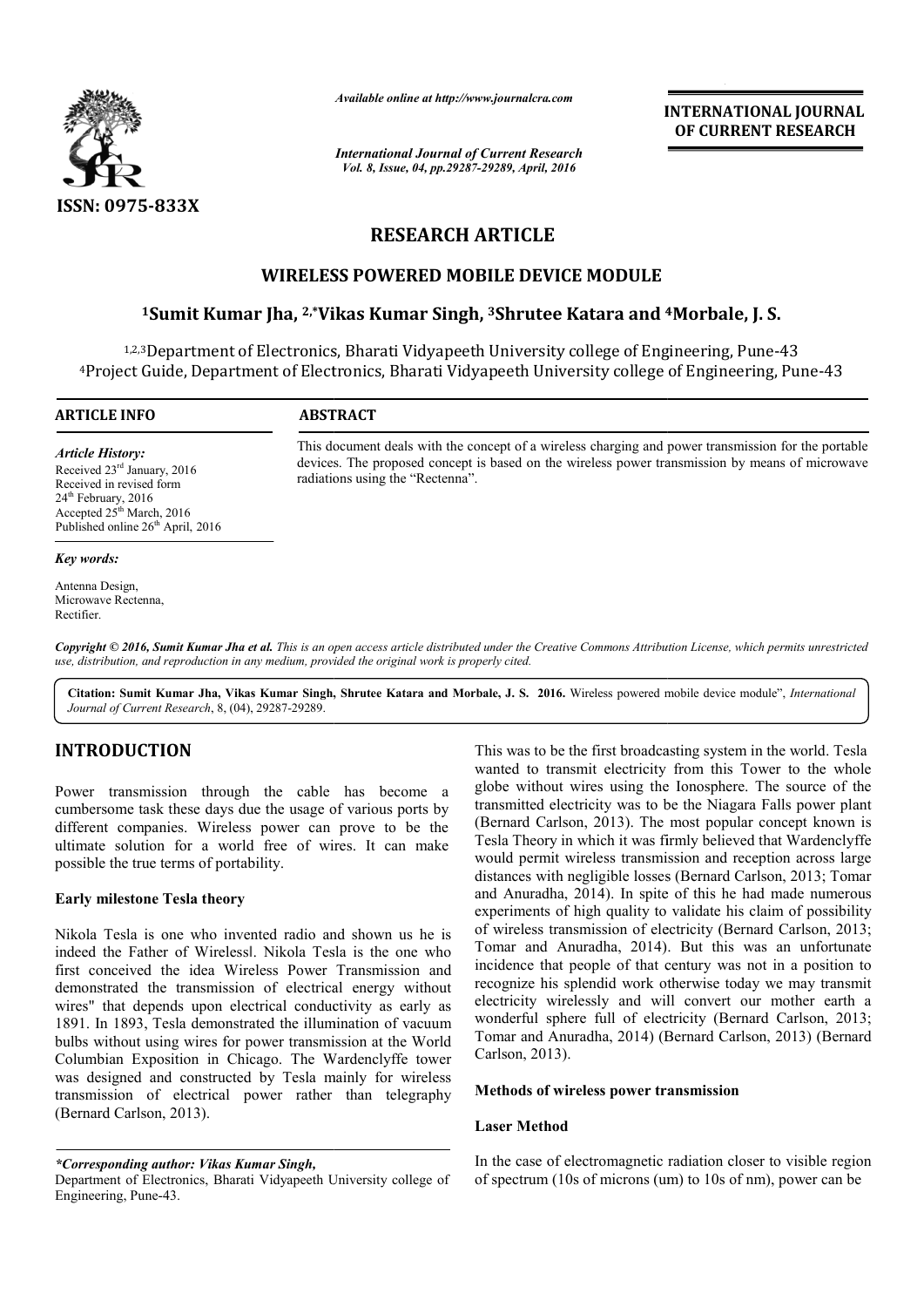transmitted by converting electricity into a laser beam that is then pointed at a solar cell receiver. This mechanism is generally known as "power beaming" because the power is beamed at a receiver that can convert it to usable electrical energy Units (Bernard Carlson, 2013; Tomar, Anuradha, 2014).



**Fig. 1. Wardenclyffe tower**

#### **Electric Resonance**

Electromagnetic radiation has been used, typically, for information broadcasting. But that is not the only possible application, however. It is possible to transfer power using electromagnetic radiation. In Particular, using microwaves the energy can be directed to a specific point. This scheme has two drawbacks. The first oneis the self-resonant frequency is a coil that depends on its parasite capacitance, this cause that such frequency be high (in the range of GHz). Therefore, to achieve a low self-resonant frequency (< 10Mhz) is necessary to employ thick copper wire and be placed in such a way to achieve a high parasite capacitance reducing the self-resonant frequency to the megahertz range. In fact, it is reported an experiment using cable with radius of 3 cm and the second drawback is efficiency on the power transfer sharply declines as the separation between coils in-crease, then it is necessary to employ big coils in order to achieve longer separation distances. This is the reason why the new experiments have coils radius of about 30 cm.

## **Transmitter**

The most common transmitters for microwaves are the travelling wave tube (TWT), klystron and magnetron.



**Fig. 2. Transmitter layout**

The TWT is far too expensive and power restrictive making it impractical for the task of power transmission. The klystron has been the DC to microwave converter of choice however it is also somewhat expensive. Many researchers are looking to use magnetrons instead because they are cheap and efficient. Magnetron frequency output is not as precisely controllable as the klystron or TWT but power transmission is more lenient to frequency fluctuations than communication systems are. One of the more common proposals would be for an array of magnetrons to be used as the transmitter.

#### **Rectenna**

Rectenna (Brown, 1969) is a term that is given to a device layout which results after the combination of a rectifier and a RF antenna. This device is capable of generating DC voltage. The amount of current generated depends on the signal density and the efficiency of the rectifier. We use the schottky diode instead of the regular P n junction diode. Several researchers reported the successful design and implementation of rectenna. J. Hagerty have developed a new approach for construction of efficient rectenna arrays for arbitrarily polarized incident waves with broad spectral content.



**Fig. 3. Rectenna layout**

The two operate from 4.5to 8GHz and 8.5to 15GHz and have maximum open circuit voltages of 3.5 and 4.0V, respectively. Their efficiencies increase above 35% and 45%, respectively, for higher incident powers. The grid of rectifiers has excellent reliability and graceful degradation. The limiting factor on the size of the grid rectifier is the current rating on the diodes.

#### **Telemodulo**

This is a modular communication unit which will be a very low power and low cost communication module. This will be a GSM module handset with prime objective of portability and affordability. The module will be powered with an efficient rectenna and will not require any internal battery.